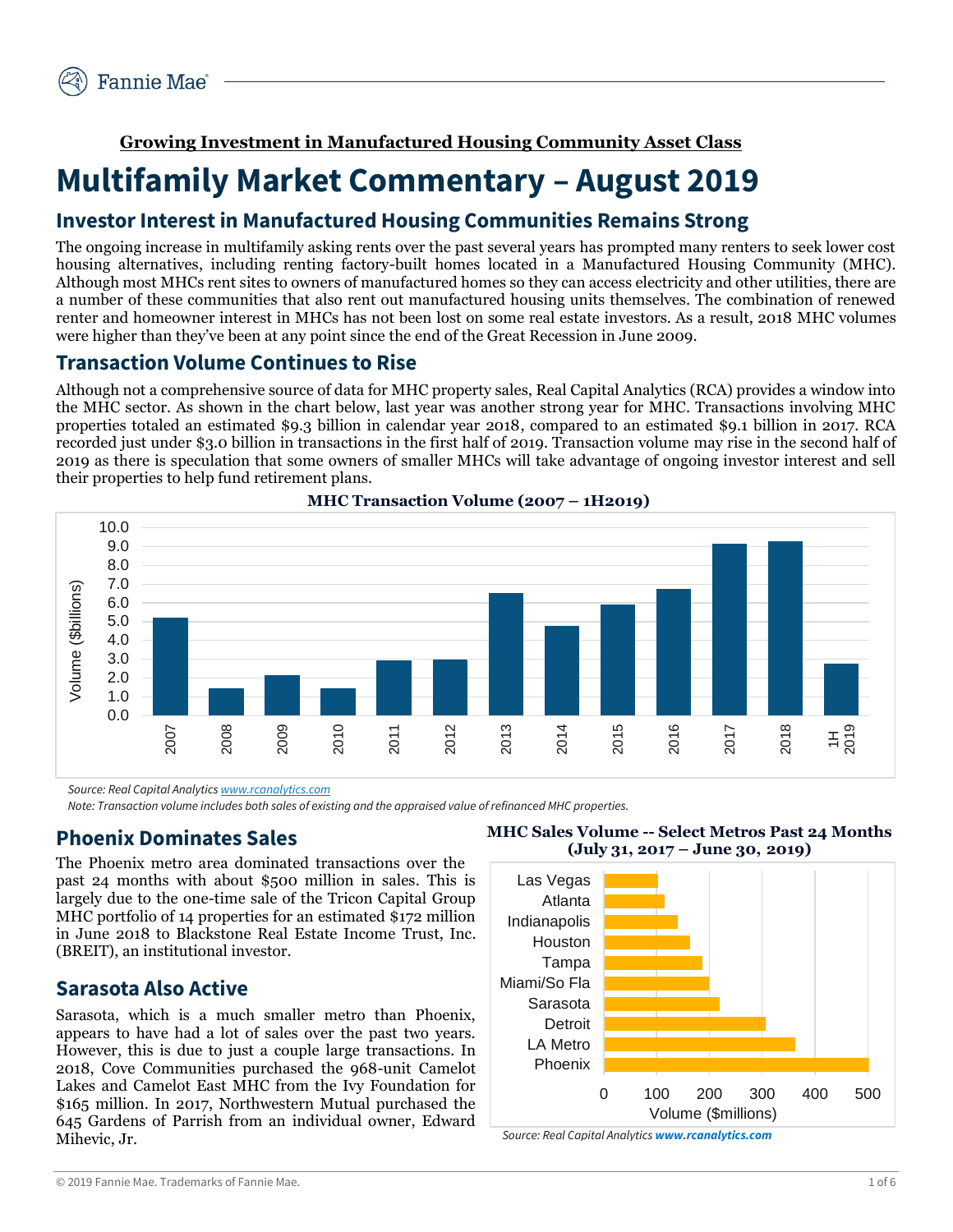### **MHC Investing Goes Beyond REITs**

While publicly listed REITs have remained active in the MHC sector, private entities had the highest share of investment in MHCs through mid-2019. Private investors, which include privately-owned companies and real estate developers, represented just over 70 percent of MHC purchase volume through the end of June 2019, followed by public REITs with just under 20 percent. Institutional investors – which include insurance companies, equity funds, and sovereign wealth funds – came in third with just under 10 percent of purchase volume.

### **Drop Off in Global Investors**

Global investment in U.S. MHC appears to have decreased in 2018 and going into 2019. However, the decline is likely not as dramatic as it appears. Global investment was particularly strong in 2017 primarily due to a single large portfolio transaction in which the Government of Singapore Investment Corporation (GIC), the sovereign wealth fund of Singapore and its affiliates, invested almost \$1.5 billion to gain a majority interest in 178 MHC properties sold by Yes! Communities. Over the past five years, Canada remained the top global investor in MHC, investing about \$2.2 billion to obtain just over 155 properties.

**MHC Buyer Composition (2014 – 1H2019)**



*Source: Real Capital Analytics [www.rcanalytics.com](http://www.rcanalytics.com/)*

### **A Variety of Top MHC Investors**

The top buyers have been evenly dispersed recently with regard to acquisition volume. TPG Capital, an institutional equity fund based in Fort Worth, was the top MHC investor over the past 24 months, investing almost \$390 million on about 78 MHC properties. The second most active buyer was Yes! Communities, a non-publicly traded REIT located in Denver, investing just under \$480 million on 30 properties. Rounding out the top three investors was publicly listed REIT Sun Communities Inc., one of the largest owner-operators of MHC properties, which invested almost \$368 million on just 15 properties. Sun Communities bought larger communities in higher cost areas which was reflected in its average price per MHC of \$25 million, compared to TPG Capital's average price of just \$5 million.

One relatively new company that has been very active over the past two years is Meritus Communities. Founded just six years ago, it has acquired over 50 properties and over 20,000 sites. While many are in Michigan, Meritus has been acquiring properties in other states, including Texas, Alabama, Ohio, and Indiana.

|                | <b>Buyer</b>                  | <b>Investor Type</b>                | <b>Investor Location</b> | <b>Acquisition (\$M)</b> |  |
|----------------|-------------------------------|-------------------------------------|--------------------------|--------------------------|--|
|                | <b>TPG Capital</b>            | <b>Institutional Equity Fund</b>    | Fort Worth, TX           | \$387                    |  |
| 2              | Yes! Communities (NT REIT)    | Private REIT                        | Denver, CO               | 376                      |  |
| 3              | <b>Sun Communities Inc.</b>   | <b>Publicly Listed REIT</b>         | Southfield, MI           | 368                      |  |
| $\overline{4}$ | <b>RHP Properties</b>         | Private Developer/Owner             | Farmington, MI           | 334                      |  |
| 5              | <b>Equity Lifestyle Props</b> | <b>Publicly Listed REIT</b>         | Chicago, IL              | 299                      |  |
| 6              | <b>BREIT</b>                  | Private REIT                        | New York, NY             | 233                      |  |
| $\overline{7}$ | <b>Cove Communities</b>       | Private Developer/Owner             | Phoenix, AZ              | 180                      |  |
| 8              | <b>Meritus Communities</b>    | Private Developer/Owner             | Farmington, MI           | 173                      |  |
| 9              | Carlyle Group                 | <b>Institutional Private Equity</b> | Washington, DC           | 173                      |  |
| 10             | Northwestern Mutual           | Institutional                       | Milwaukee, WI            | 144                      |  |

#### **Top 10 MHC Buyers (Past 24 Months)**

*Source: Real Capital Analytics www.rcanalytics.com*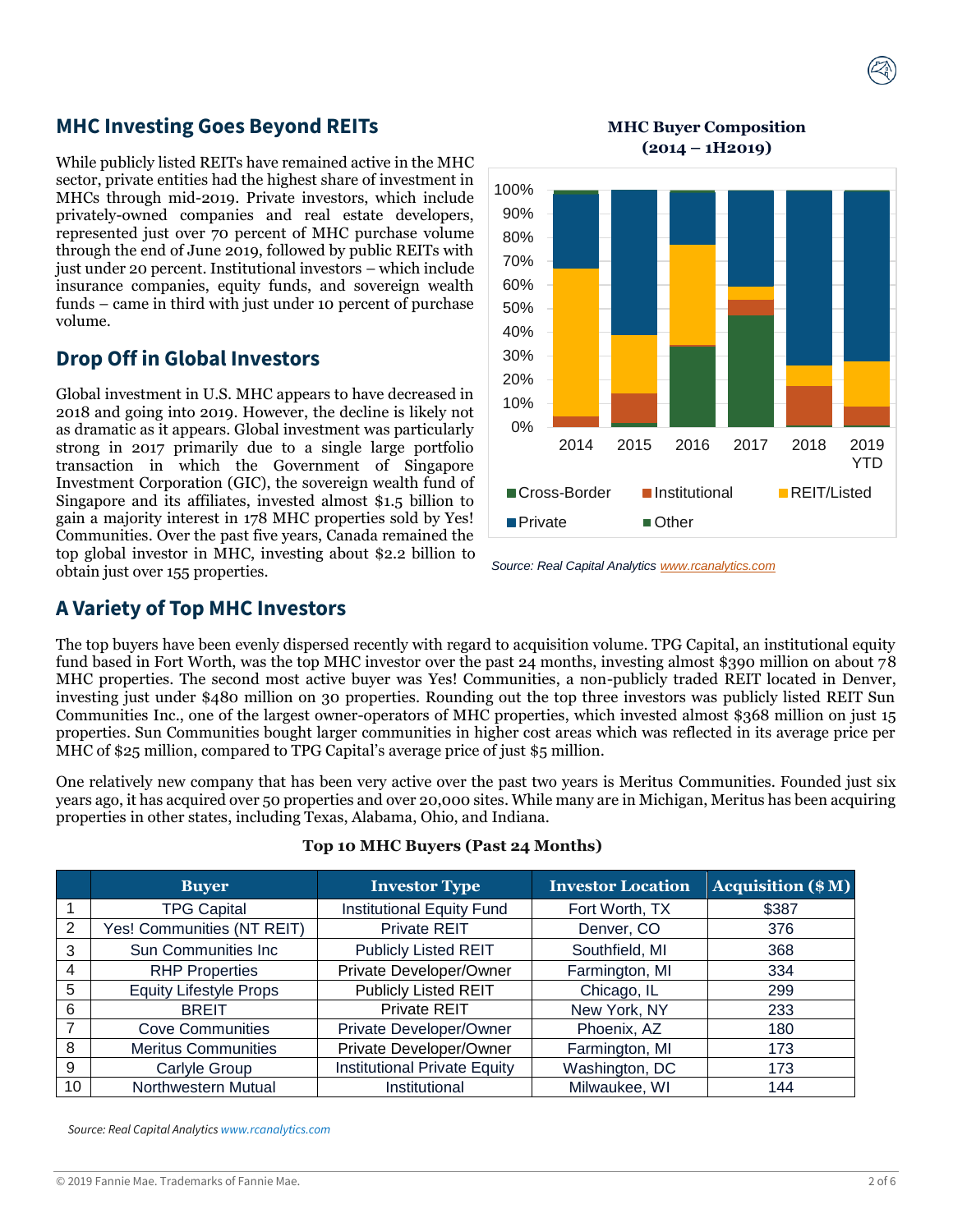

**Locations of MHC Under Construction as of August 14, 2019**

# **Few New MHC Properties Being Built**

MHC properties are aging, with 68 percent of the stock having been built prior to 1980, according to MHC data vendor Datacomp/JLT. In fact, currently fewer than 10 new MHC properties appear to be under construction. The vast majority are in rural areas.

## **MHC Cap Rates Remain Low**

With ongoing interest from a wide variety of investors, and few new communities being built, capitalization rates for institutional-quality MHCs have declined significantly in recent years. As of second quarter 2019, RCA estimates that MHC cap rates are 5.7 percent, slightly lower than the 5.8 percent cap rate a year ago in second quarter 2018.

There is quite a bit of variation in cap rates, however. Smaller MHCs tend to have much higher cap rates. For instance, the 71 unit Shady Oaks Mobile Home Park near Portland, ME, was underwritten with a 6.9 percent cap rate, according to RCA. Nevertheless, on average, cap rates have declined considerably since the recent peak of 7.5 percent for MHCs recorded in third quarter 2011.

# **Average Sales Price per Unit Continues to Increase**

The average price per MHC site was about \$60,000 as of second quarter 2019, according to RCA. While this is about 50 percent higher than the estimated \$40,000 per site recorded as of fourth quarter 2007, it remains a fraction of the \$157,000 average sales price per unit recorded for multifamily properties.

8.0% 7.5% 7.0% 6.5% 6.0% 5.5% MHC Cap Rate 5.0% Multifamily Cap Rate 4.5% 100 2018-02-02 2012-02-02 **02-02-2014** 201902 2014-02- $\mathcal{Q}^{\prime}$  $\mathcal{Q}^2$  $\hat{d}^{\nu}$ **OLITO Pulp** 

*Source: Real Capital Analytics [www.rcanalytics.com](http://www.rcanalytics.com/) Quarterly based on trailing 12 month average. Includes property or portfolio sales \$2.5 million or greater*



*Source: CoStar Group, Inc., excludes one new MHC in Alaska*

**Manufactured Housing Community Average Cap Rate vs. Multifamily Average Cap Rate**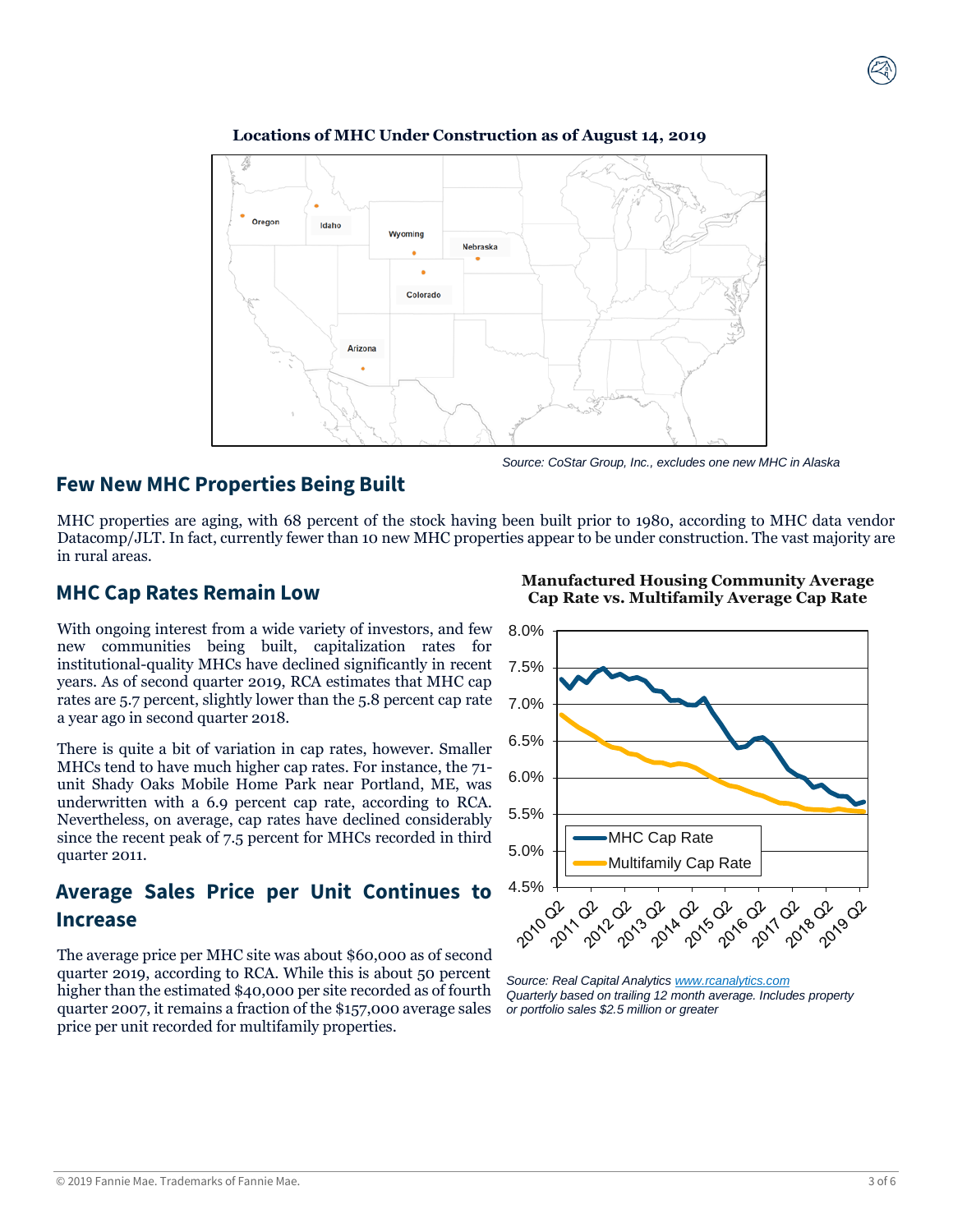| <b>Metro Area</b> | <b>Rental in MHC</b> | <b>Multifamily Rents</b> | <b>Ratio of MHC Rent to Multifamily Rent</b> |
|-------------------|----------------------|--------------------------|----------------------------------------------|
| Los Angeles, CA   | \$1,373              | \$2,249                  | 61%                                          |
| Chicago, IL       | \$979                | \$1.504                  | 65%                                          |
| Cleveland, OH     | \$704                | \$919                    | 77%                                          |
| Fort Wayne, IN    | \$583                | \$755                    | 77%                                          |
| St. Louis, MO     | \$729                | \$905                    | 81%                                          |
| Dallas, TX        | \$1,018              | \$1,104                  | 86%                                          |

**Average Rents for a Rental Home – MHC vs Multifamily Select Metros**

*Source: Datacomp/JLT for MHC rents based on listings July 10, 2019 in MHC. RealPage for multifamily asking market rents. Geographic boundaries for metro areas may vary somewhat between Datacomp and RealPage.*

# **MHC Rents Are Generally More Affordable than Multifamily Rents**

Despite the lack of new supply, rentals in MHC properties are generally less expensive than apartments. The average MHC rent nationwide has been about half that of a multifamily unit over the past decade. According to recent data from Datacomp/JLT, the average rent for a pre-owned manufactured home in the Fort Wayne metro area was just \$583, approximately three-quarters of the average rent for a multifamily unit. However, the savings are even higher for an MHC located in a major metropolitan area. For instance, the average rent for an MHC unit in the Los Angeles metro is \$1,373, just 61 percent of the metro's average estimated rent for an apartment. Nationwide, the asking rents on all manufactured housing rentals, including those on individual plots of land, remain at about half of multifamily rents, making them often a more affordable option for many renters.





*Source: Fannie Mae tabulations of American Community Survey Data.*

*Note: Based on gross rents and includes utilities; rents based on all manufactured housing rentals including those outside of manufactured housing communities.*

# **Fannie Mae Finances MHC**

Fannie Mae's Multifamily business provides financing options for MHCs where the borrower owns the MHC property along with the associated common amenities and infrastructure and leases the individual pad sites to the owners of the manufactured homes. Multifamily lends on the income generated from the pad rents. Tenants typically own their manufactured homes. However, up to 25 percent of homes may be rentals provided by the MHC owner. Fannie Mae's MHC financing activity is excluded from the Federal Housing Finance Agency (FHFA)-imposed multifamily annual maximum cap on lending volume for the GSEs. In 2018, Fannie Mae financed \$2.9 billion in MHCs, which represented an increase of 56 percent from the \$1.9 billion in multifamily MHC loans financed in 2017.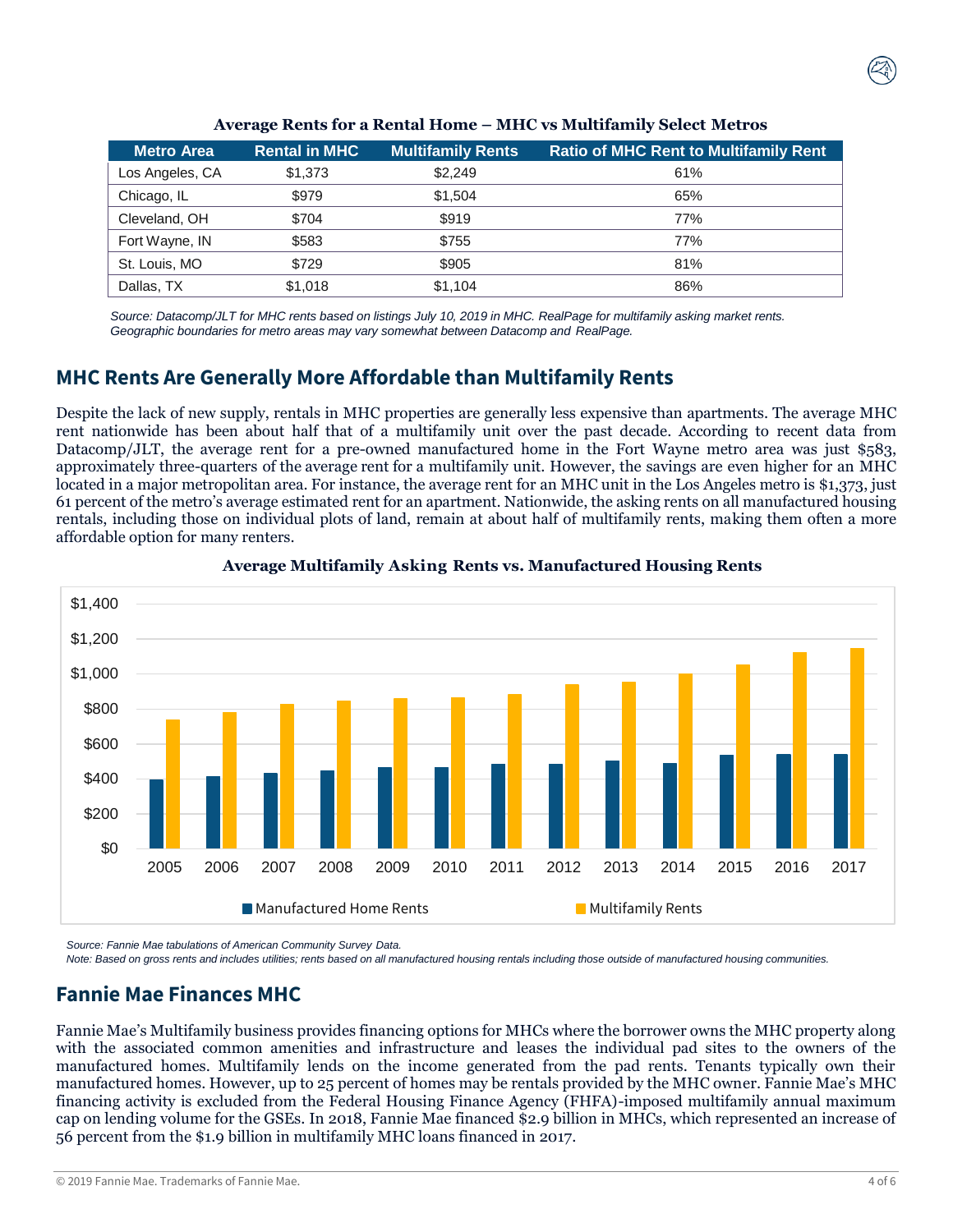# **Duty to Serve Encourages Tenant Site Lease Protections**

In many states, MHC residents do not have the same tenant protections afforded to tenants living in other multifamily properties. There is no national standard, and in fact no state or local jurisdiction currently requires all of the tenant protections mandated by FHFA under the Duty to Serve (DTS) program for tenants in MHC.

Fannie Mae offers pricing discounts for borrowers who institute these Tenant Site Lease Protections on at least 25 percent of pad sites and higher discounts for protections on at least 5o percent of sites.

In 2019, Fannie Mae financed Harmony Pointe MHC through a \$4.75 million loan closed through Berkadia Commercial Mortgage LLC. Harmony Pointe is an age-restricted MHC in West Carrollton, OH with 124 pads and one apartment. The borrower worked with tenants to convert leases on at least 50 percent of the sites. Residents signed an addendum to their lease that included the DTS requirements for site lease protections. This transaction was notable because Ohio is a state with very few MHC tenant protections.

#### **Duty to Serve Tenant Site Lease Protections**

- ❖ One-year renewable term for the pad site lease.
- ❖ 30-day written notice of rent increases.
- ❖ 5-day grace period for late rent payments.
- ❖ Rights of the tenant of a site lease to:
- Sell their home without having to move it out of the MHC;
- Sublease the manufactured home or assign the site lease to a buyer, provided the buyer meets the minimum MHC rules and regulations and credit quality for financing;
- Post "for sale" signs on the manufactured home, provided the signage complies with the MHC rules and regulations;
- Sell the manufactured home in place within 45 days after eviction; and
- Receive at least a 60-day notice of any planned sale or closure of the MHC.

## **Fannie Mae's MHC Portfolio Continues to Perform Well**

As of second quarter 2019, Fannie Mae had just over 1,000 loans on MHCs with a total unpaid principal balance (UPB) of over \$11 billion. The loans were performing well with no serious delinquencies, as of second quarter 2019. While the average UPB was \$10.9 million, approximately half of the loans had an original unpaid balance of \$6 million or less at origination, indicating most transactions involved smaller properties.

#### **Select Credit Characteristics of Fannie Mae MHC Book of Business**

| <b>Total</b><br>UPB*<br>(5B) | Loan<br>Count | Average<br>$UPB*(SM)$ | Weighted<br>Average<br>OLTV** | <b>Share</b><br><b>Fixed</b><br>Rate | <b>Share Full</b><br>Interest-<br><b>Only</b> | <b>Share Partial</b><br>Interest - Only | <b>Share</b><br><b>Small</b><br><b>Balance</b> | <b>Share</b><br><b>Lender</b><br><b>Recourse</b> | <b>Serious</b><br><b>Delinquency</b><br>Rate <sup>4</sup> |
|------------------------------|---------------|-----------------------|-------------------------------|--------------------------------------|-----------------------------------------------|-----------------------------------------|------------------------------------------------|--------------------------------------------------|-----------------------------------------------------------|
| \$11.7                       | 1.076         | \$10.9                | 67%                           | 87%                                  | 13%                                           | 57%                                     | 50%                                            | 100%                                             | $0.0\%$                                                   |

*Source: Fannie Mae Q2 2019 10Q Credit Supplement*

*\*UPB : Unpaid Principal Balance*

*\*\* Weighted Average Origination Loan to Value Ratio*

1 Includes any loan that was underwritten with an interest-only term less than the term of the loan, regardless of whether it is currently in its interest-only period.

 $^2$  In Q1 2019, the DUS program updated the definition of small multifamily loans to any loan with an original unpaid balance of up to \$6 million nationwide. The updated definition has been applied to all loans in the current multifamily guaranty book of business, including loans that were acquired under the previous small loan definition.

<sup>3</sup> Represents the percentage of loans with lender risk-sharing agreements in place, measured by unpaid principal balance.

 $^4$  Multifamily loans are classified as seriously delinquent when payment is 60 days or more past due.

# **Continued Investor Interest Expected for MHC**

According to third-party MHC data vendor Datacomp/JLT, there are about 38,000 existing MHC properties and only a handful of new communities are being built or expanded. With rents for manufactured homes typically more affordable than those for traditional multifamily units, there is no shortage of demand by a wide variety of renters, whether they are lower income households or retirees living on fixed incomes. An expectation of strong demand for affordable rental housing, continuing low interest rates, and a dearth of new supply supports continued strong fundamentals in the MHC sector. As a result, investor interest is expected to remain strong in this segment of the multifamily market over the next 18 months at least.